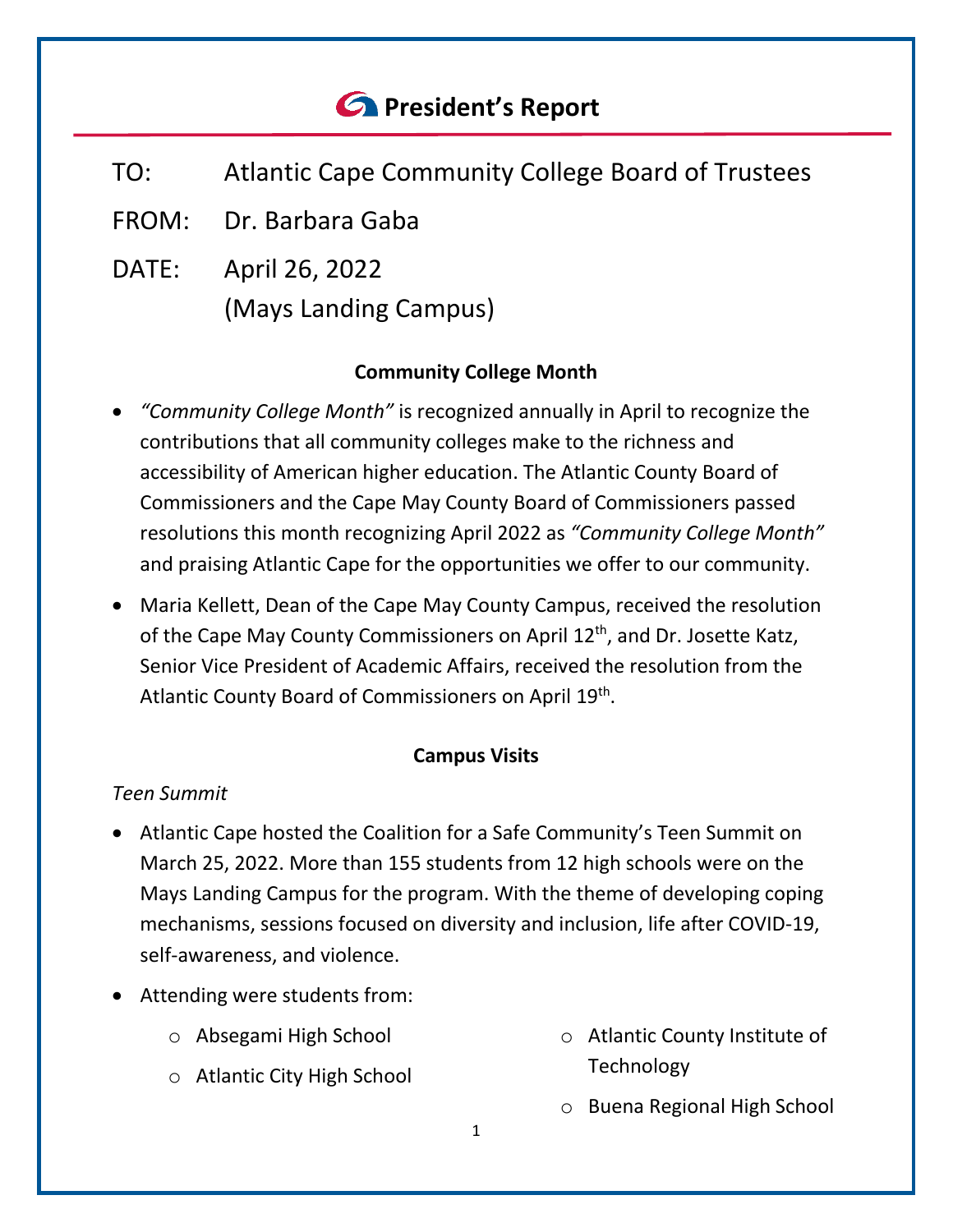- o Egg Harbor Township High School
- o Hammonton High School
- o Ideal Institute of Technology
- o Mainland Regional High **School**
- o Oakcrest High School
- o Our Lady of Mercy Academy
- o Pleasantville High School
- o Wildwood High School

#### *NJ Makers Day*

• Atlantic Cape was proud to serve as a *NJ Makers Day* site on Saturday, March 26 with over 20 activities, stations, exhibits, and events planned throughout the campus. *NJ Makers Day* is a non-profit initiative that started eight years ago as a means for New Jersey's public libraries to raise STEM awareness through hands-on activities and exhibits. This year our application to serve as a site was accepted and we opened our doors to the community with events for people of all ages. This is the first time Atlantic Cape has been involved in Makers Day and reflects the community-based recruiting strategy that we are looking to implement.

#### **Community Outreach**

- Victor Moreno, Senior Manager of Community Outreach, met with representatives from *All Roads Recovery Center* in Pleasantville on March 16, 2022 to discuss a potential partnership with Atlantic Cape to support their members with affordable educational opportunities in Atlantic County. *All Roads Recovery Center* is the community-based recovery arm of John Brooks Recovery Center in Pleasantville and Atlantic City, helps anyone struggling with substance use disorder navigate their next steps on the journey to recovery.
- Atlantic Cape participated in *"Good Morning Gorgeous"*, a special women's empowerment and motivational event on March 19, 2022, presented in celebration of Women's History Month at the All Wars Memorial Building in Atlantic City. This free community event featured motivational speakers and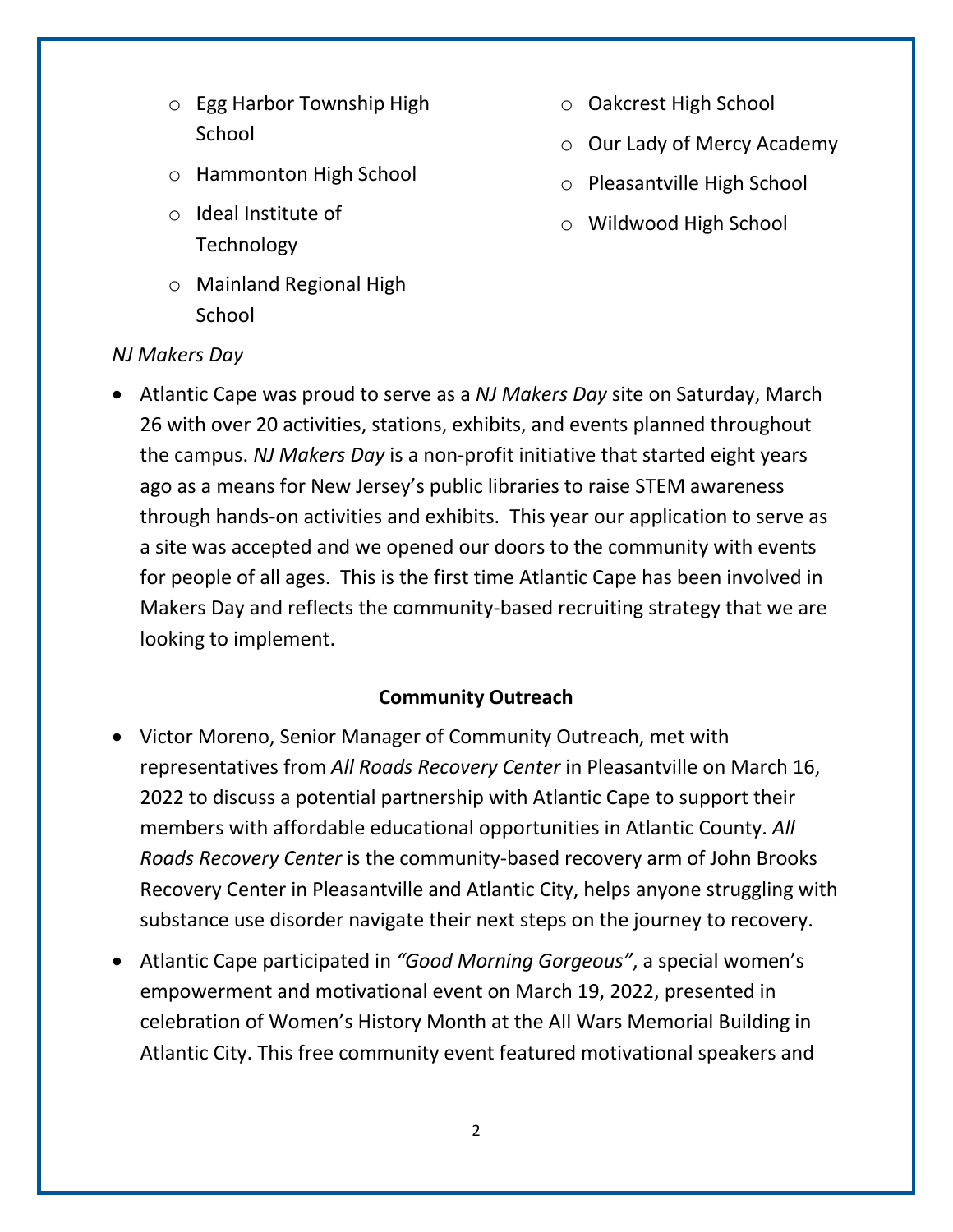community resources. Atlantic Cape was on hand to share educational opportunities available at Atlantic Cape with the community.

- Atlantic Cape held two presentations for the Dominican Home of New Jersey (La Casa Dominica) on March 23, 2022. Victor Moreno, Senior Manager of Community Outreach, presented on Atlantic Cape's many educational opportunities and the continuation of the English as a Second Language credit offerings. La Casa Dominicana is a non-profit organization whose purpose is to foster and encourage the involvement and interest of the Hispanic-American community in New Jersey in civic, professional, social, educational, charitable, activities and take an active role in the sensitive problems of the community with a goal towards the betterment and enhancement of all members of the organization.
- Dr. Natalie Devonish, Vice President of Student Affairs and Enrollment Management, was interviewed on the radio by Marty Small, Mayor of the City of Atlantic City, on March 26, 2022 to highlight local female leaders for Women's History Month.
- Jean McAlister, Chief of Staff and Chief Advancement Officer, spoke to 25 representatives from Meet AC about the services the college can provide to conventions and other visitors to Atlantic City including:
	- o on-campus conference space and meeting services
	- o guest and spouse/companion programs available to convention attendees, including cooking classes, "Casino Play Night" at the Mock Casino, Careme's Restaurant, future tours of the Wind Training Center, and computer and other skills courses, and
	- o the opportunity of using the college as a film location.
- This was an excellent opportunity to showcase the many unique services the college can provide to our community and visitors to our region.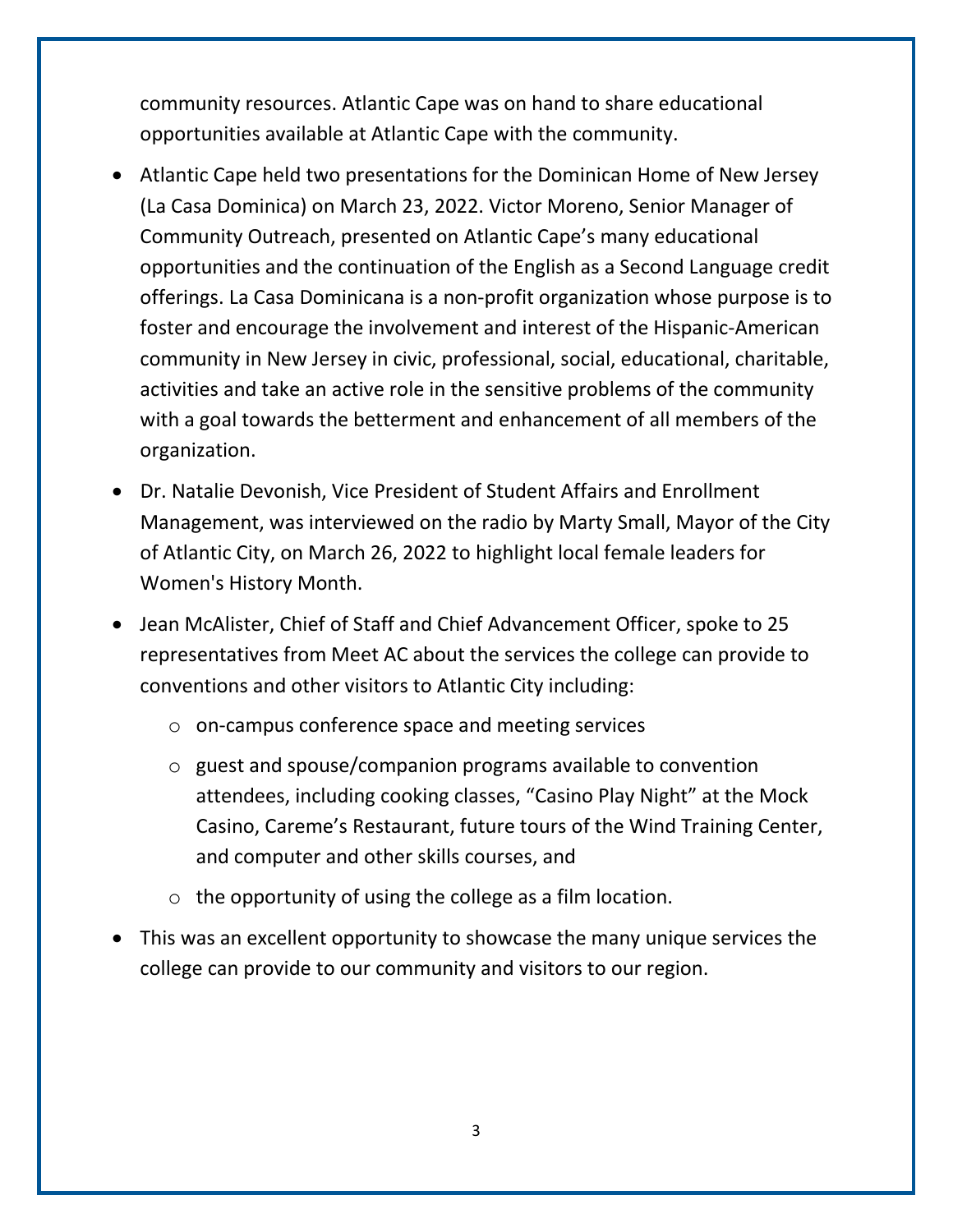#### **College Community Engagement**

- Dr. Gaba hosted *"Pizza with the President"* for students on all three campuses in April. These informal events give Dr. Gaba and the students an opportunity to connect and discuss the student experience at Atlantic Cape.
- Dr. Gaba also hosted *"Coffee with the President"* for faculty and staff at the Cape May County Campus and Worthington Atlantic City Campus in April, with Mays Landing's session scheduled for May. These events give faculty and staff an opportunity to discuss college matters with the President in an informal setting, while also giving everyone the chance to connect with their colleagues.
- Finally, Dr. Gaba also hosted the *"College-Wide Meeting"* with faculty and staff in-person on the Mays Landing Campus and broadcast via Zoom on April 8<sup>th</sup>. With the theme of **"Moving Forward Together"**, Dr. Gaba welcomed new hires; discussed student support, enrollment, and community outreach; provided an update on college initiatives and accomplishments; and discussed the new Strategic Plan.

#### **Foundation**

#### *Restaurant Gala*

• The 39<sup>th</sup> Annual Restaurant Gala, held on March 31<sup>st</sup> at Harrah's Waterfront Conference Center, was a huge success, raising **\$240,975** with over 800 people in attendance! These funds will support scholarships for students in the Academy of Culinary Arts, as well as Foundation initiatives, the Student Emergency Fund, and faculty special projects (new for this year).

#### **Alumni Relations**

#### *Distinguished Alumni*

- The 2022 Distinguished Alumni awards dinner was held on April  $13<sup>th</sup>$ .
- The following alumni were honored for their significant professional, public, and community-based accomplishments.
	- o Distinguished Alumni
		- Terry Budd '78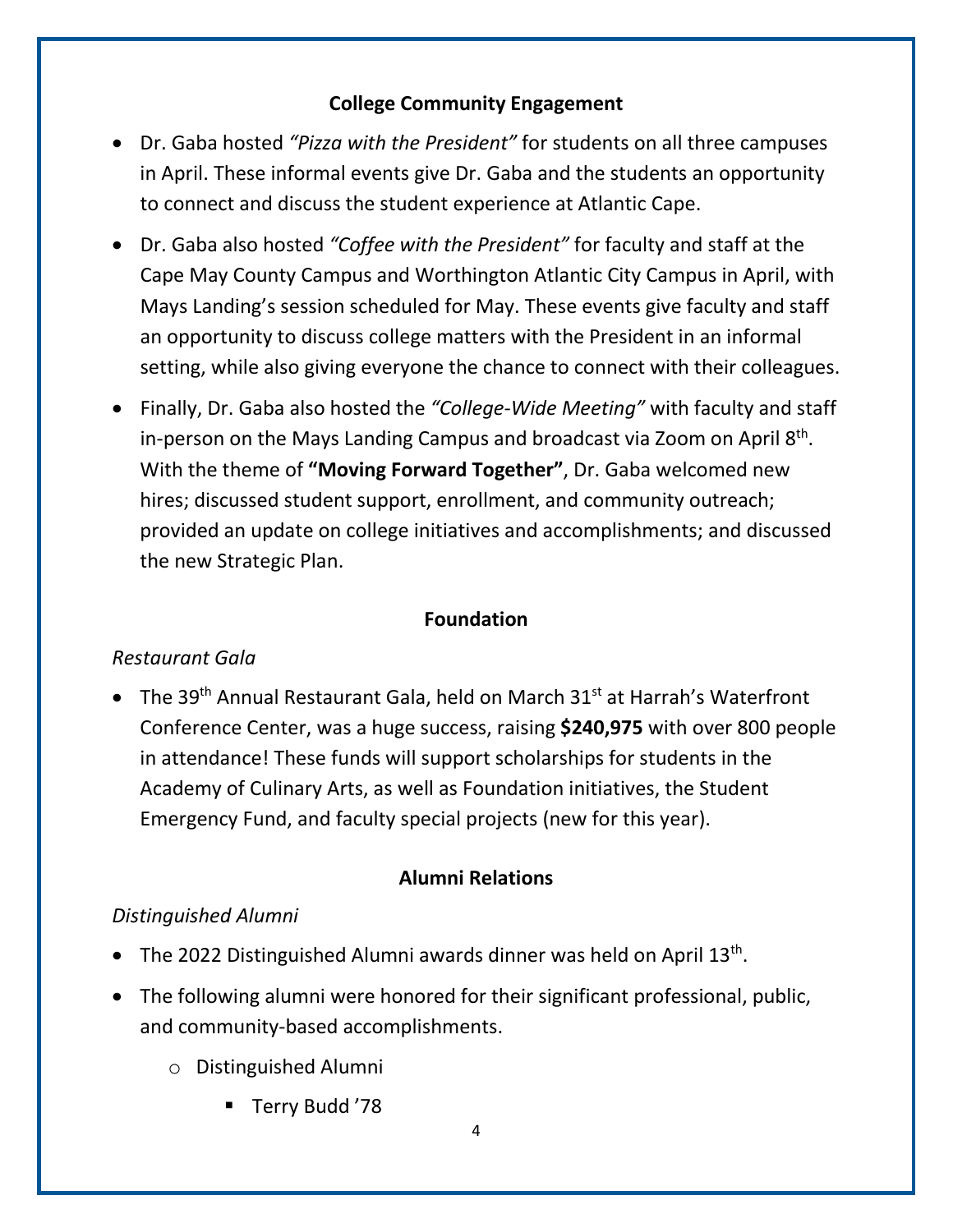- Chef William McCarrick '84
- Greg Lasher '97
- o Young Alumni Achievement
	- **Jerome Ingram '04**
	- **Taylor Henry '16**
- These alumni represent our mission and serve as exemplary role models for our current and future students.

### **End of Year Ceremonies**

- As we approach the end of the academic year, the following ceremonies are planned to celebrate the success of our students:
	- o **May 16th:** Scholarship Awards Ceremony (6PM)
	- o **May 18th:** Academy of Culinary Arts Awards Ceremony (11AM), and Nurses' Pinning Ceremony (5PM)
	- o **May 19th:** Commencement (11AM)

## **Student Success Story**

- Atlantic Cape alumna Gina Harvell is an incredible example of the success that comes with perseverance and education.
- Ms. Harvell enrolled at Atlantic Cape after years of addiction, imprisonment, and homelessness. After learning that her counselor did not have personal experience with addiction, she realized that she could use her painful history to help others. So she enrolled at Atlantic Cape. Her education was interrupted when she was diagnosed with breast cancer and underwent treatment. After surviving the cancer, she finished her degree at Atlantic Cape. Then she went on to Rutgers Statewide, taking Rutgers classes at Atlantic Cape's campus and online. She is now graduating from Rutgers with a Bachelor of Science degree in social work, with a minor in drug and alcohol counseling. She achieved Summa Cum Laude with a 3.95 grade point average.